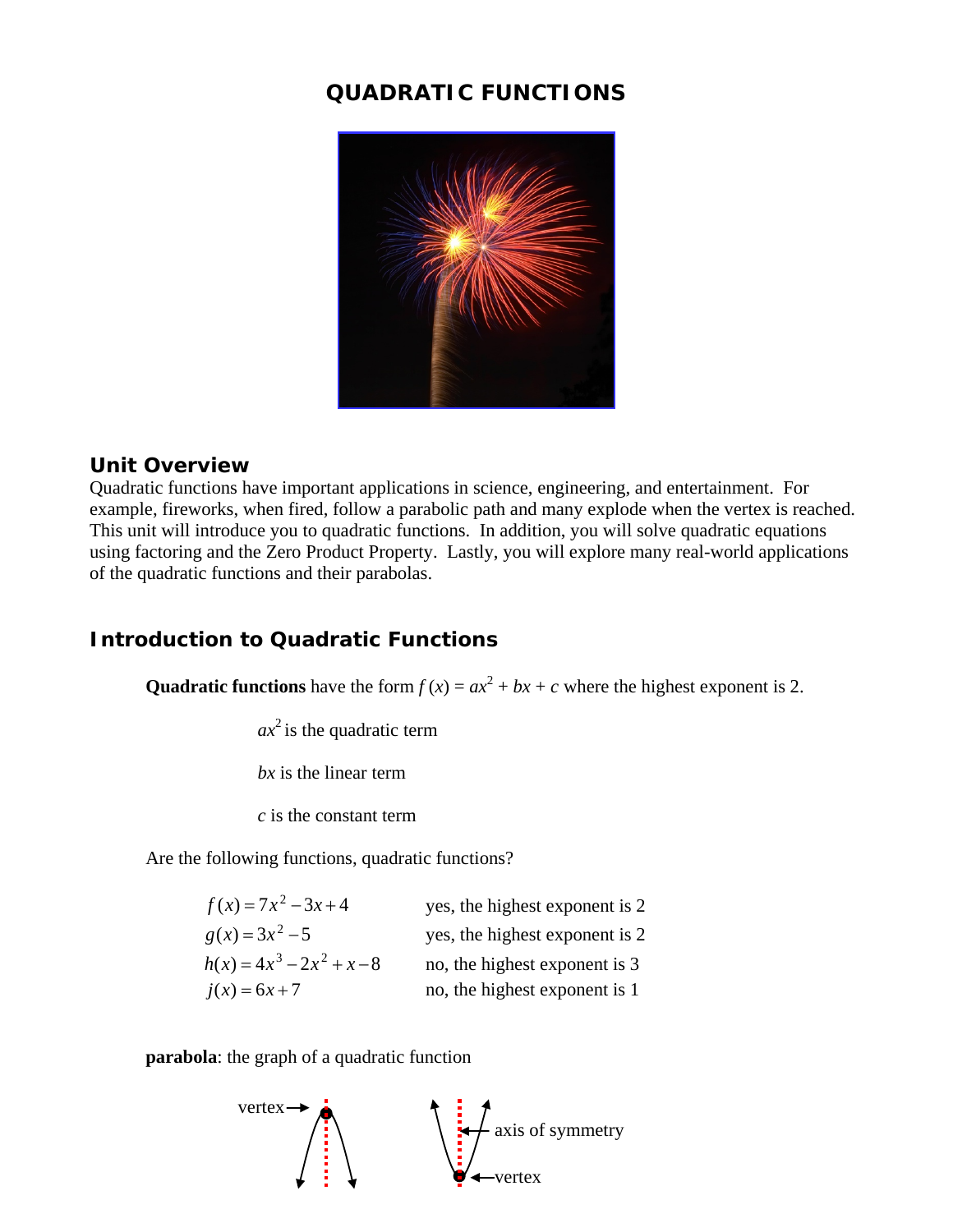**axis of symmetry**: a line that divides the parabola into two parts that are mirror images of each other.

**vertex**: either the lowest point on the graph or the highest point on the graph.

**domain** of any quadratic function: the set of all real numbers.

**range**: all real numbers  $\geq$  the minimum value of the function (when opening up) or all real numbers  $\leq$  the maximum value of the function (when opening down).

If given a function, such as  $f(x) = (4x + 3)(x - 6)$ , and asked to express it into quadratic form, use FOIL (First Outer Inner Last) multiplication to write it in the form  $y = ax^2 + bx + c$ .

*Example #1*: Express  $f(x) = (4x + 3)(x - 6)$  in quadratic form using the FOIL method.



Multiply the First terms, the Outer terms, the Inner terms, and the Last terms and add them.

F  
\n
$$
(4x \cdot x) + (4x \cdot -6) + (3 \cdot x) + (3 \cdot -6)
$$
  
\n $4x^2 - 24x + 3x - 18$  -combine like terms  
\n $4x^2 - 21x - 18$ 

Therefore, the quadratic form is  $y = 4x^2 - 21x - 18$ .

**QQuickTime** Multiplying Binomials (FOIL) (03:22)

The general form for a quadratic function is  $y = ax^2 + bx + c$ .

Thus, 
$$
a = 4
$$
,  $b = -21$ , and  $c = -18$ .

**QuickTime**Defining Quadratic Equations: Standard Form with Real Numbers (02:50)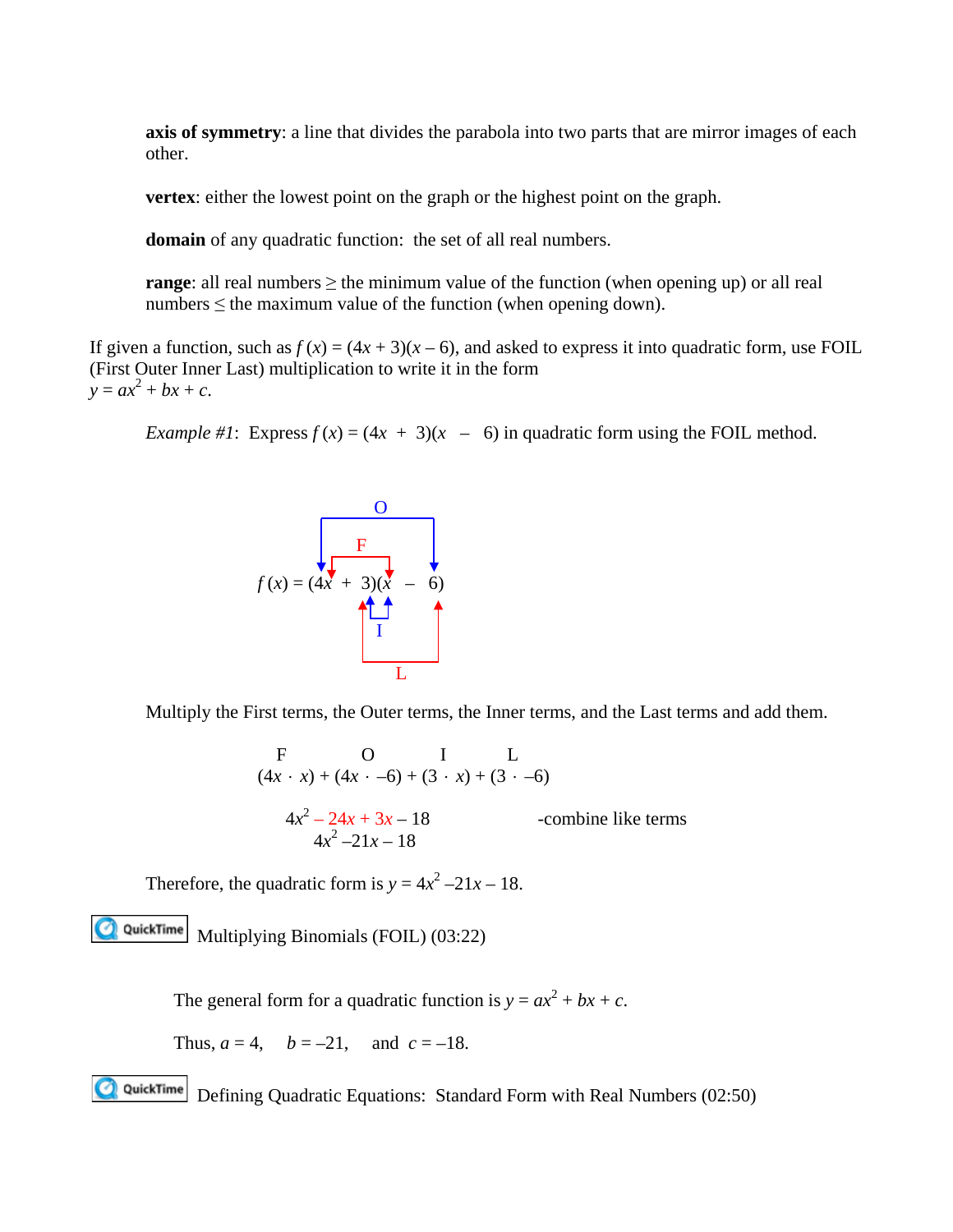By examining "*a*" in  $f(x) = ax^2 + bx + c$ , it can be determined whether the function has a maximum value (opens up) or a minimum value (opens down).

If  $a > 0$ , the graph opens up and the *y*-coordinate of the vertex is the minimum value of the function *f*.

If *a* < 0, the graph opens down and the *y*-coordinate of the vertex is the maximum value of the function *f*.

*Example #2*: Determine if vertex of the quadratic function is a minimum or a maximum point in its parabola and if the parabola opens upward or downward.

a.) 
$$
f(x) = -5x + 2x^2 + 2
$$
 b.)  $g(x) = 7 - 6x - 2x^2$ 

#### **\*put the equations in descending order (largest exponent first)**



$$
g(x) = -2x^2 - 6x + 7
$$

this means that the graph this means that the graph opens up and has a opens down and has a minimum at the vertex. maximum at the vertex.

Since "*a*" is positive (2), Since "*a*" is negative  $(-2)$ ,

QuickTime

Graphs of Quadratics (03:54)

Let's practice:



For the given function, state whether the parabola opens up or down and why.

$$
f(x) = -3x^2 - 4x + 5
$$

*Click here" to check your answer.*

#### **The parabola opens DOWN because "***a***" is negative (–3).**

Is the vertex of the parabola of this quadratic function a maximum or a minimum point?

$$
f(x) = -3x^2 - 4x + 5
$$

*Click here" to check your answer.*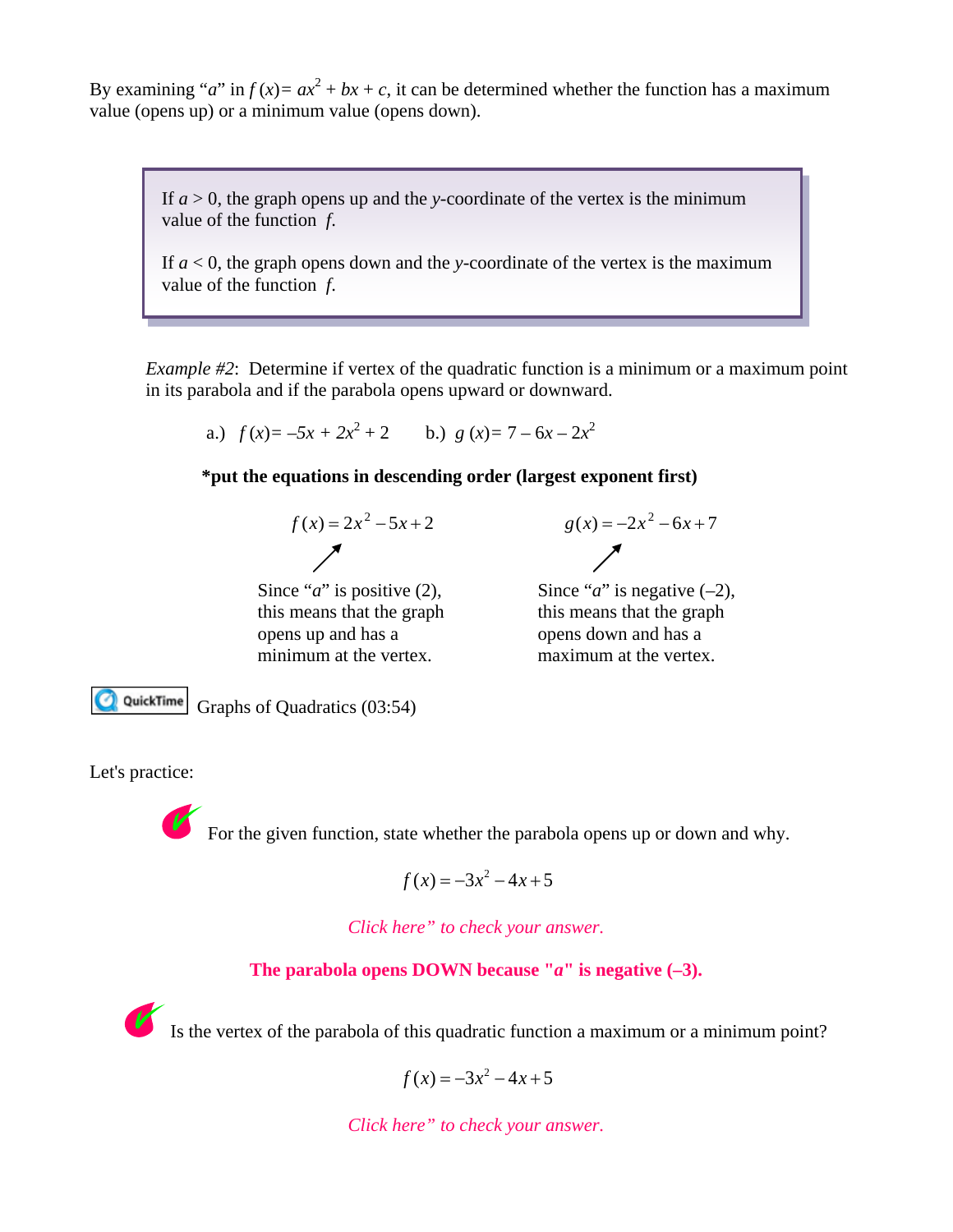#### **Since the parabola opens downward, the vertex will be at a MAXIMUM point.**



For the given function, state whether the parabola opens up or down and why. (Hint: Put the equation in descending order first.)

$$
f(x) = -3 + 2x + x^2
$$

*Click here" to check your answer.*

**The parabola opens UP because "***a***" is positive (1).**

\*Note: When there is no number in front of a variable, it is "understood" to be one. Thus, in this last

example, we think of  $x^2$  as  $1x^2$ .



Is the vertex of the parabola of this quadratic function a maximum or a minimum point?

$$
f(x) = -3 + 2x + x^2
$$

*Click here" to check your answer.*

**Since the parabola opens upward, the vertex will be at a MINIMUM point.**

*Stop!* **Go to Questions #1-11 about this section, then return to continue on to the next section.**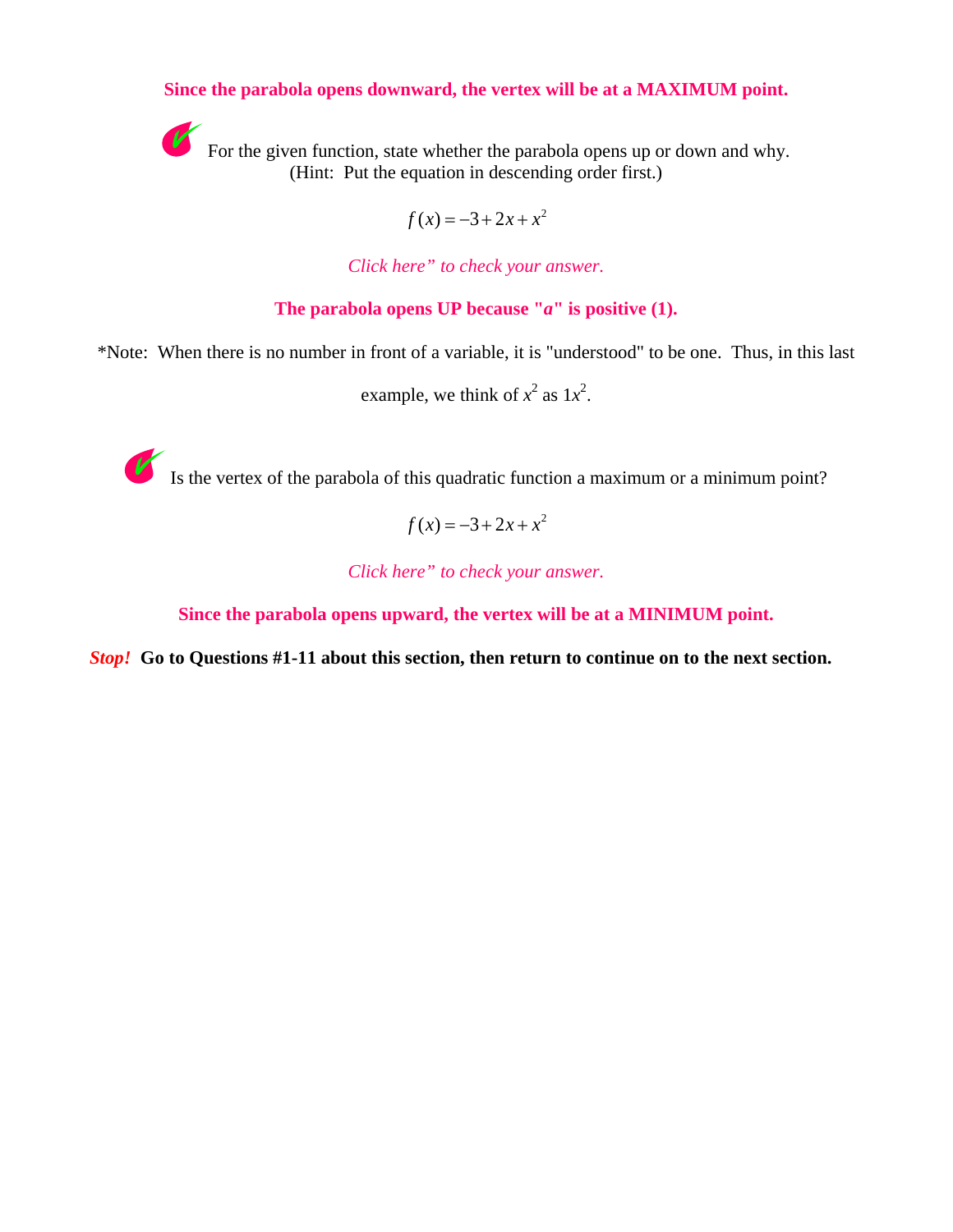## **Solving Quadratic Equations by Graphing**

One method that can be used for solving quadratic equations is graphing. The solutions of a quadratic equation are called the *roots* of the equation. The roots of a quadratic equation can be found by finding the *x*-intercepts or zeros of the quadratic function. A quadratic equation can have *two* real roots, *one* real root or *no* real roots. *Real* roots are numbers that are in the "real number system".

**roots of an equation**: Roots are the solutions of a quadratic equation and can be called the zeros of the quadratic function.

#### **Two Real Roots**

Let's graph a quadratic that has TWO real roots as a solution.

*Example* #1: Solve  $x^2 - 6x + 8 = 0$  by graphing.

*First*, write the equation as the related function:  $f(x) = x^2 - 6x + 8$ .

\*Note: In the related function, just change zero to  $f(x)$ .

*Next*, graph the function.

To graph this function, it becomes easier to find points for the graph if we know where the vertex is located. The *x*-coordinate of the vertex can be found by using the following formula:

$$
x = \frac{-b}{2a}
$$

In the function  $f(x) = x^2 - 6x + 8$ ,  $a = 1$  and  $b = -6$ .

Thus, 
$$
x = \frac{-b}{2a} = \frac{-(-6)}{2(1)} = \frac{6}{2} = 3
$$

*Now*, find the *y*-coordinate of the function by substituting 3 into the original function.

$$
y = x2 - 6x + 8
$$
  
y = (3)<sup>2</sup> - 6(3) + 8  
y = 9 - 18 + 8  
y = -1

We now know the vertex of the parabola is  $(3, -1)$ .

*Next*, make a table of values, choosing *x*-values arbitrarily that give points on both sides of the vertex of the parabola.

In the table of values for this function ,use *x*-values around  $x = 3$ , and substituting them into the original function to find the corresponding *y*-values; then graph each point.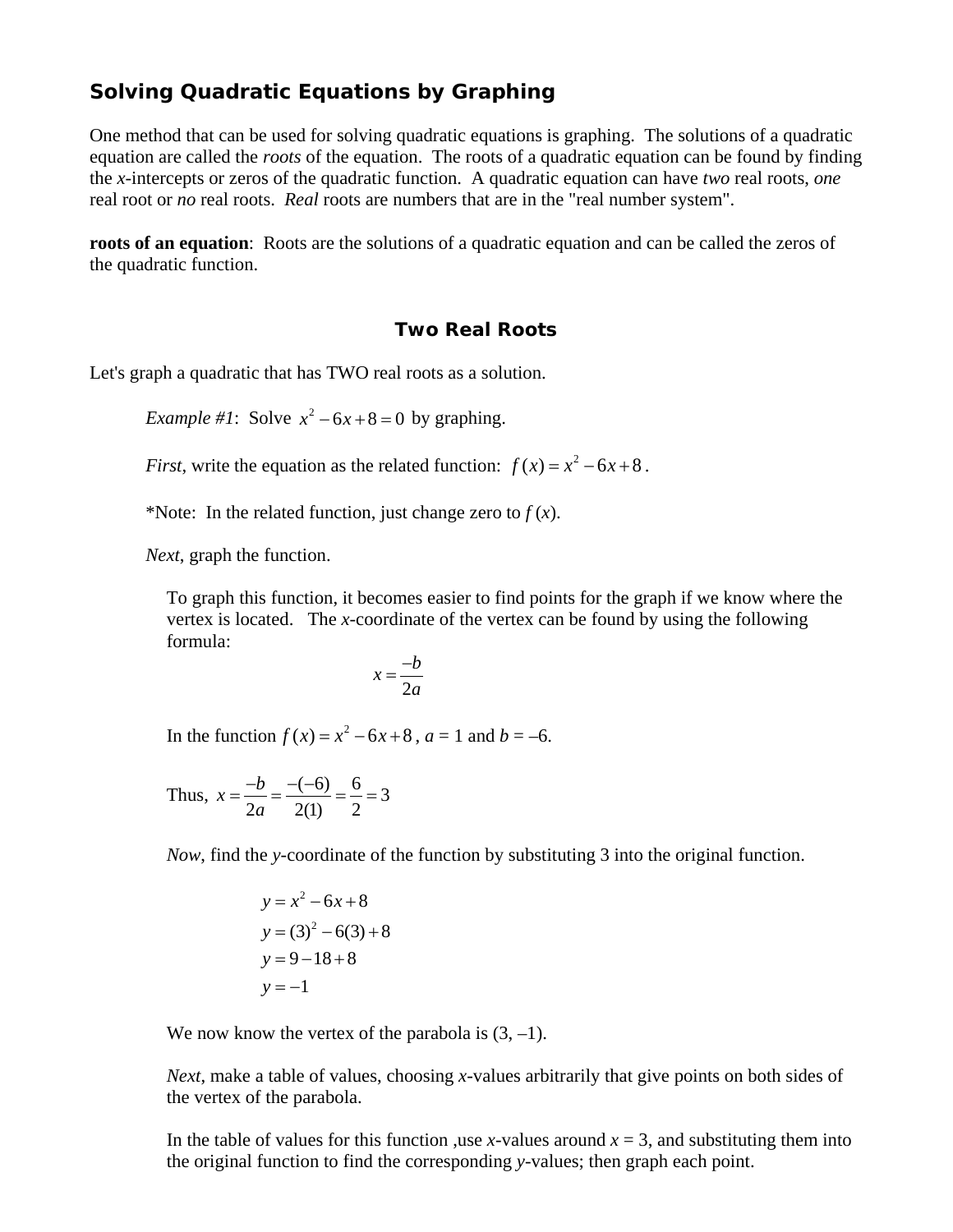

From the table and the graph, the zeros (roots) of the function are clearly displayed. The zeros are 2 and 4.

Therefore, the solutions of the equation are  $x = 2$  and  $x = 4$ .

#### **One Real Root**

Now, let's examine the graph of a quadratic that has ONE real root as a solution.

*Example* #2: Solve  $x^2 + 4x + 4 = 0$  by graphing.

*First*, write the equation as the related function:  $f(x) = x^2 + 4x + 4$ 

*Next*, graph the function.

To graph this function, it becomes easier to find points for the graph if we know where the vertex is located. The *x*-coordinate of the vertex can be found by using the following formula:

$$
x = \frac{-b}{2a}
$$

In the function  $f(x) = x^2 + 4x + 4$ ,  $a = 1$  and  $b = 4$ .

Thus, 
$$
x = \frac{-b}{2a} = \frac{-4}{2(1)} = \frac{-4}{2} = -2
$$

*Now*, find the *y*-coordinate of the function by substituting –2 into the original function.

$$
y = x2 + 4x + 4
$$
  
y = (-2)<sup>2</sup> + 4(-2) + 4  
y = 4-8+4  
y = 0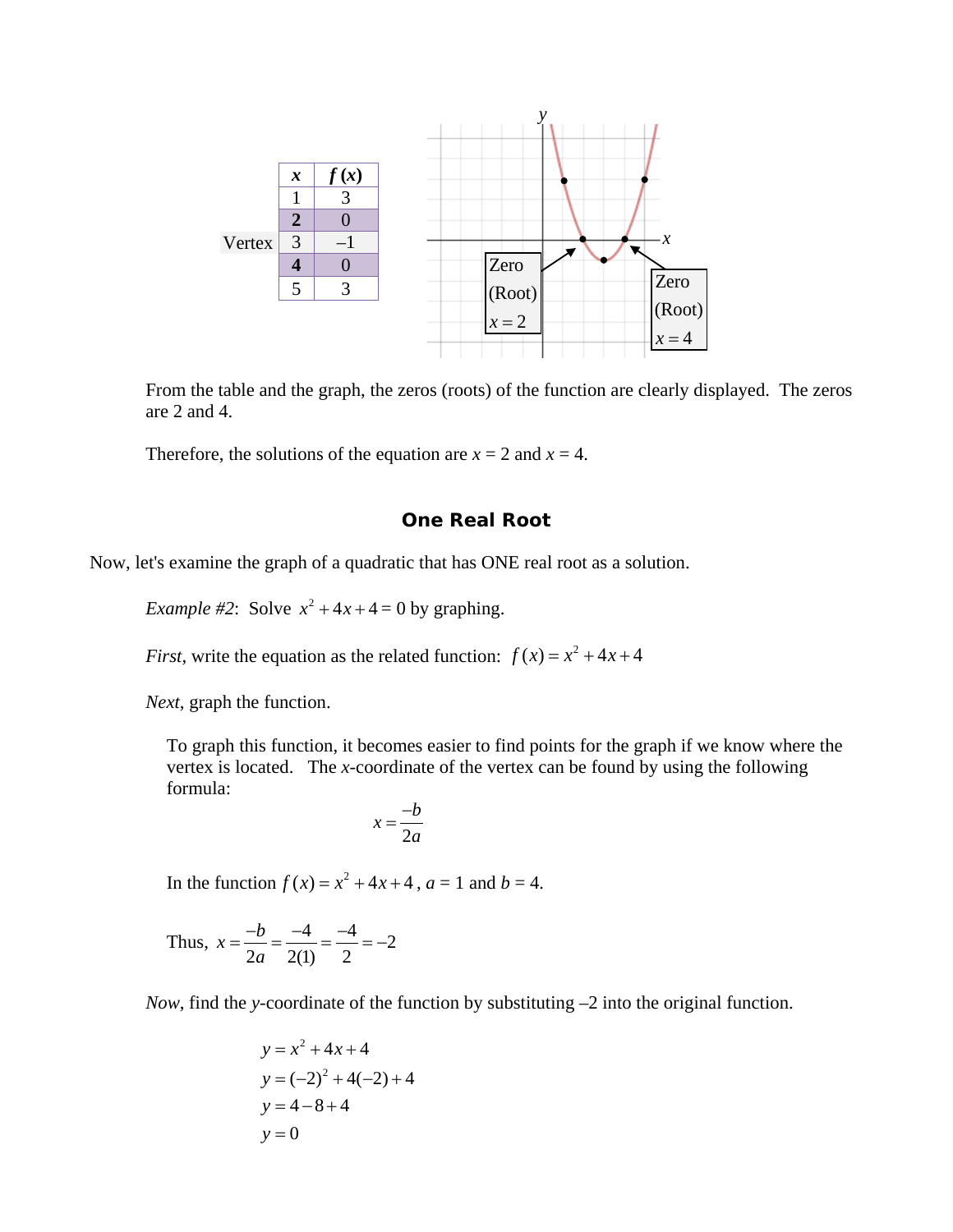We now know the vertex of the parabola is  $(-2, 0)$ .

*Next*, we'll make a table of values, choosing *x*-values arbitrarily that give us points on both sides of the vertex of the parabola.

Make a table of values for this function using *x*-values around  $x = -2$  and substituting them into the original function to find the corresponding *y*-values; then graph each point.



From the table and the graph, the zero (root) of the function is clearly displayed.

The graph has only one *x*-intercept at  $-2$ ; thus, the zero is  $-2$ .

Therefore, the one solution of the equation is  $x = -2$ .

#### **No Real Roots**

Finally, let's examine the graph of a quadratic that has NO real roots.

*Example #3*: Solve  $x^2 - 4x + 5 = 0$  by graphing.

*First*, write the equation as the related function:  $f(x) = x^2 - 4x + 5$ 

*Next*, graph the function.

Find the vertex point using  $x = \frac{-b}{2a}$ *a*  $=\frac{-b}{2}$ .

In the function  $f(x) = x^2 - 4x + 5$ ,  $a = 1$  and  $b = -4$ .

Thus, 
$$
x = \frac{-b}{2a} = \frac{-(-4)}{2(1)} = \frac{4}{2} = 2
$$

*Now*, find the *y*-coordinate of the function by substituting 2 into the original function.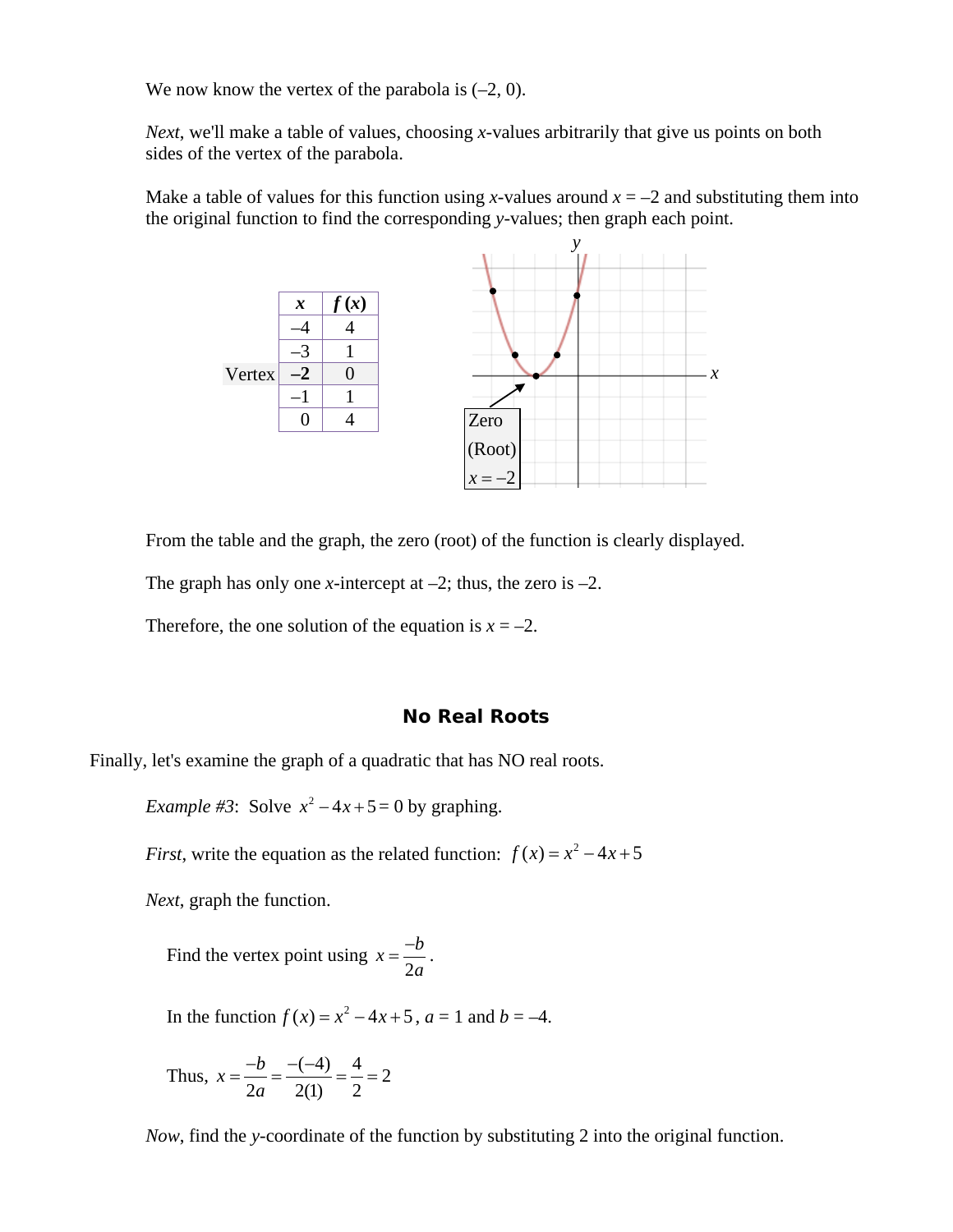$$
y = x2 - 4x + 5
$$
  
y = (2)<sup>2</sup> - 4(2) + 5  
y = 4 - 8 + 5  
y = 1

We now know the vertex of the parabola is  $(2, 1)$ .

Make a table of values for the function using *x*-values around  $x = 2$  and substituting them into the original function to find the corresponding *y*-values; then graph each point.



The graph has no *x*-intercepts. This means that the equation has no real solutions.

**QQuickTime** The Number of Possible Solutions (01:01)

#### **Estimate Roots**

Sometimes exact roots for a quadratic equation cannot be found. Instead, an estimate can be made by stating the consecutive integers between which the roots are located.

*Example #4*: Solve  $-x^2 + 4x - 1 = 0$  by graphing.

*First*, write the equation as the related function:  $f(x) = -x^2 + 4x - 1$ .

*Next*, graph the function.

Find the vertex point using 
$$
x = \frac{-b}{2a}
$$
.

In the function  $f(x) = -x^2 + 4x - 1$ ,  $a = -1$  and  $b = 4$ .

Thus, 
$$
x = \frac{-b}{2a} = \frac{-4}{2(-1)} = \frac{-4}{-2} = 2
$$
.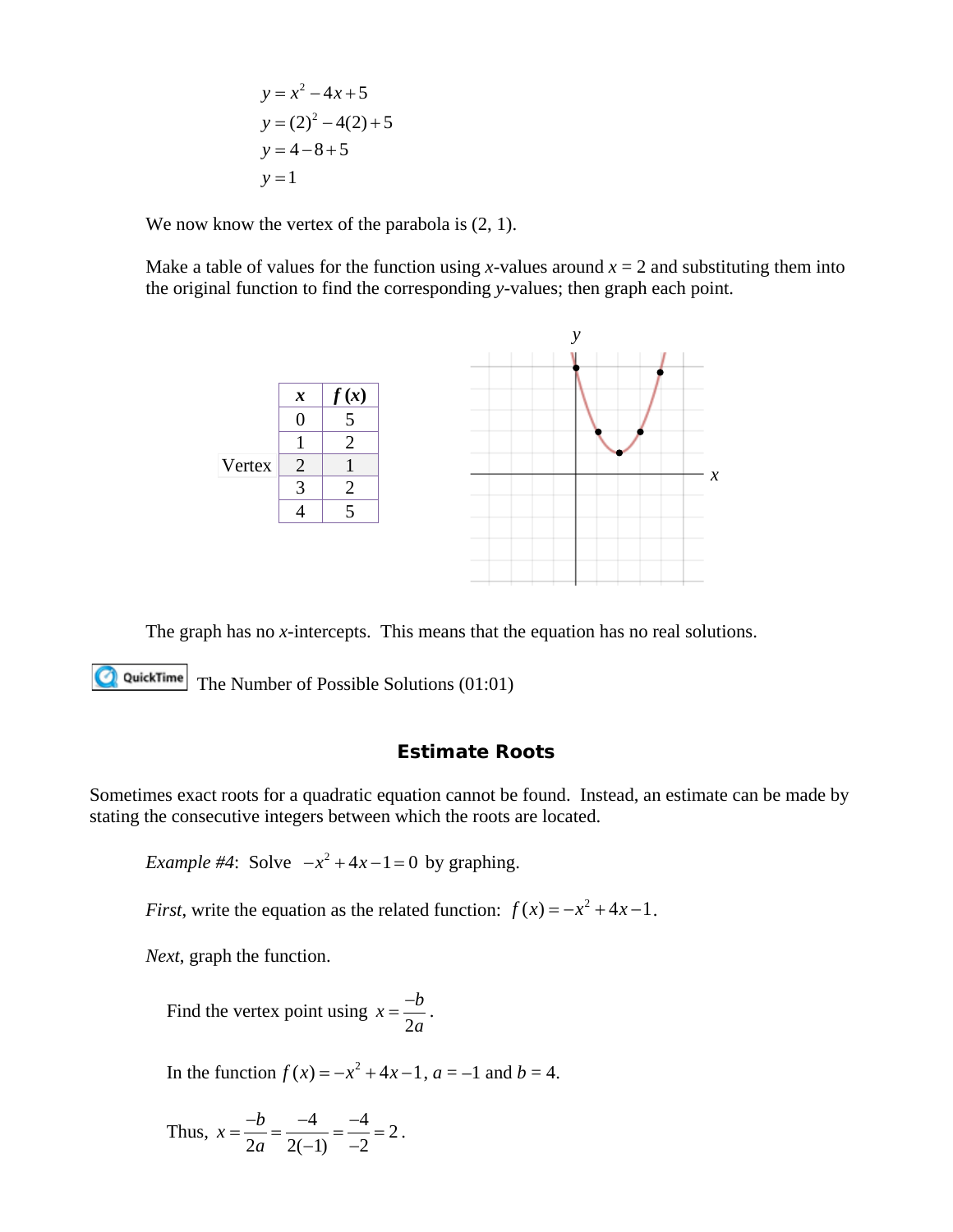*Now*, find the *y*-coordinate of the function by substituting 2 into the original function.

$$
y = -x2 + 4x - 1
$$
  
\n
$$
y = -(2)2 + 4(2) - 1
$$
  
\n
$$
y = -4 + 8 - 1
$$
  
\n
$$
y = 3
$$

We now know the vertex of the parabola is  $(2, 3)$ .

Make a table of values for the function using *x*-values around  $x = 2$  and substituting them into the original function to find the corresponding *y*-values; then graph each point.



The *x*-intercepts of the graph are between 0 and 1 and between 3 and 4. So, one solution is between 0 and 1, and the other is between 3 and 4.

\*Notice in the table that the value of the function changes from positive to negative between the *x*-values of 0 and 1 and between the *x*-values of 3 and 4.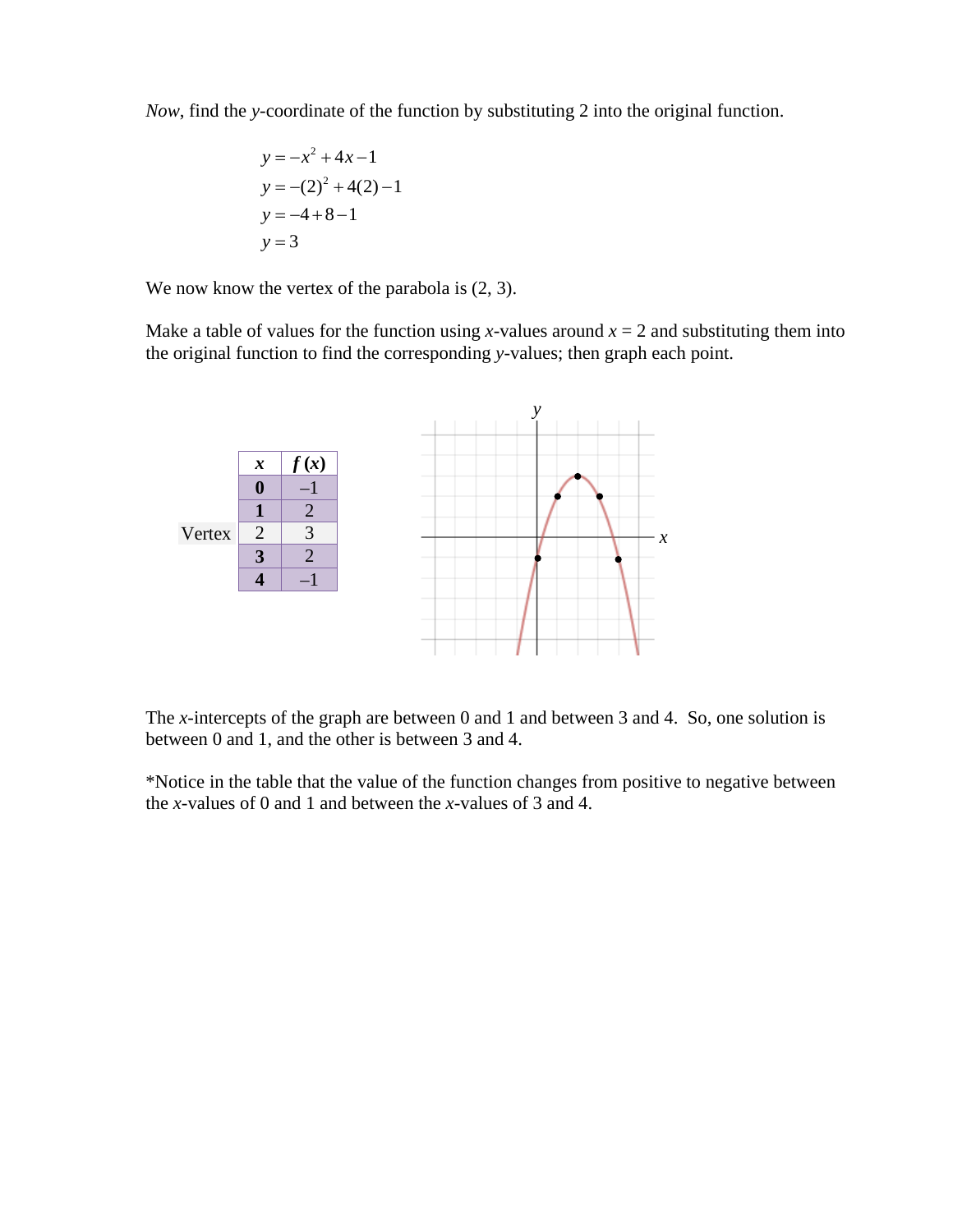$\overline{\nu}$ The equation and its related graph are shown. What are the solutions (real roots) for the equation?



*Click here" to check your answer.*

The solutions are  $x = 0$  and  $x = -2$ .

V The equation and its related graph are shown. What are the solutions (real roots) for the

equation?



*Click here" to check your answer.*

**There are no real roots for this equation.**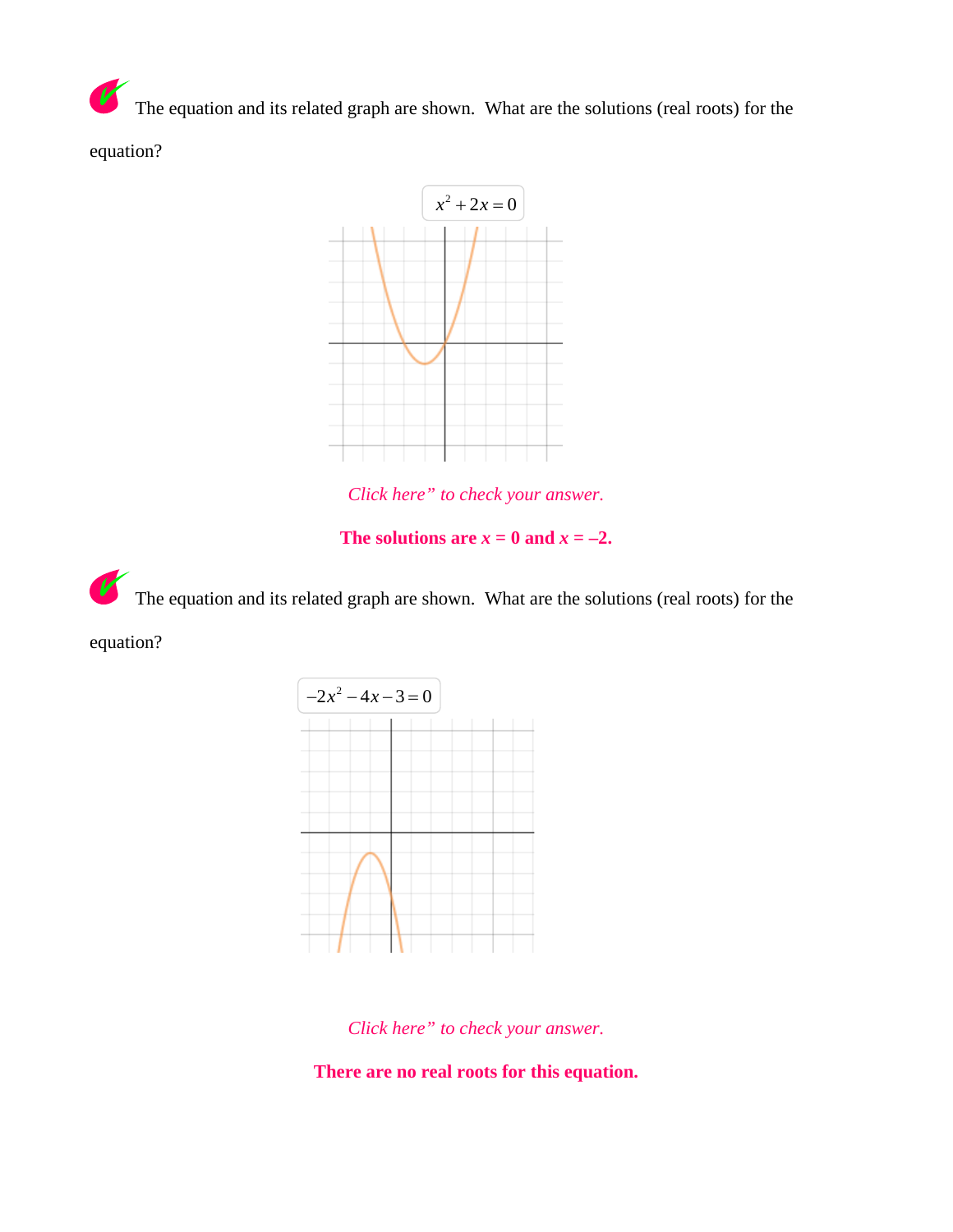$\overline{\mathbf{V}}$ The equation and its related graph are shown. What are the solutions (real roots) for the

equation?



*Click here" to check your answer.*

#### The solution is  $x = 3$ .

The equation and its related graph are shown. What are the approximate solutions (real roots) for the equation?



*Click here" to check your answer.*

**The solutions are between –1 and 0 and between 1 and 2.**

*Stop!* **Go to Questions #12-18 about this section, then return to continue on to the next section.**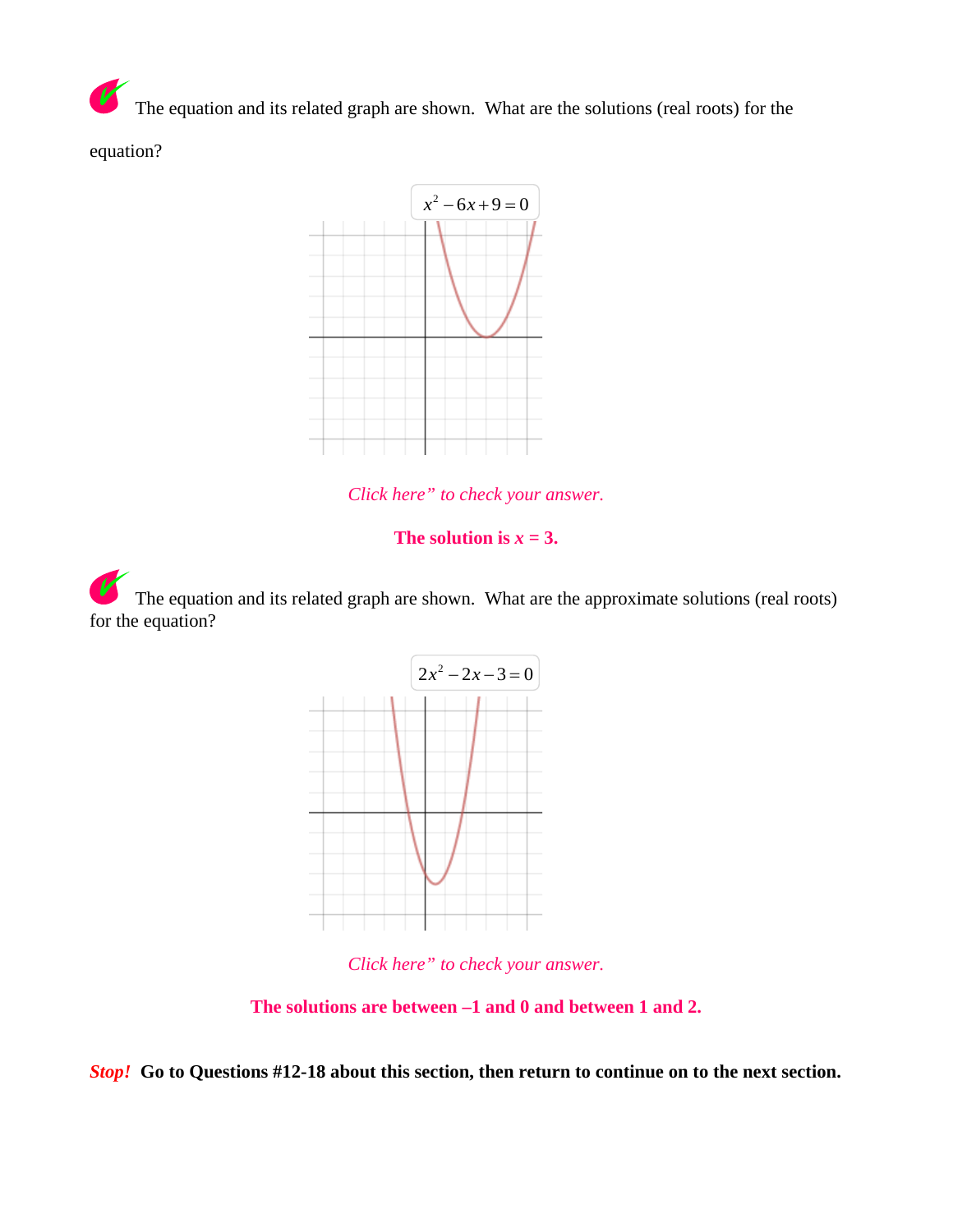### **Solving Quadratic Equations**

Quadratic equations that contain a perfect square can be solved by finding the square roots.

To solve quadratic equations using this method:

- 1.) isolate the quadratic term
- 2.) find the square root of each side

*Example #1*: Solve for *x*:  $4x^2 + 13 = 253$ 

 $4x^2 + 13 = 253$  $\frac{4x^2}{4} = \frac{240}{4}$  $-13 - 13$ -Isolate the quadratic term by subtracting 13.  $x^2 = 60$  $\sqrt{x^2} = \sqrt{60}$  $x^2 = \pm \sqrt{60}$  $\approx \pm 7.75$ **If a number is > 0, then it has two square roots, one is positive (+) the other negative (–).** -Take the square root of both sides of the equation.

There are two answers,  $x \approx 7.75$ ,  $x \approx -7.75$ 

*Example #2*: Solve for *x*:  $9(x-2)^2 = 121$ 

 $9(x-2)^2$  121  $(x-2)^2 = \frac{121}{9}$ 9 9  $\frac{(x-2)^2}{2} = \frac{121}{2}$  -Isolate the quadratic expression by  $\sqrt{(x-2)^2} = \sqrt{\frac{121}{9}}$  -Take the square root of both sides of the equation.  $(x-2) = \pm \frac{11}{3}$  $\frac{11}{2} + 2$   $x = -\frac{11}{2} + 2$ 3 3 17 5 3 3  $x = \frac{11}{2} + 2$   $x = -\frac{11}{2} + \frac{1}{2}$  $x = \frac{17}{2}$   $x = -$ There are two answers,  $x = \frac{17}{3}$ ,  $x = -\frac{5}{3}$ . equation. dividing both sides by 9.

*Stop!* **Go to Questions #19-22 about this section, then return to continue on to the next section.**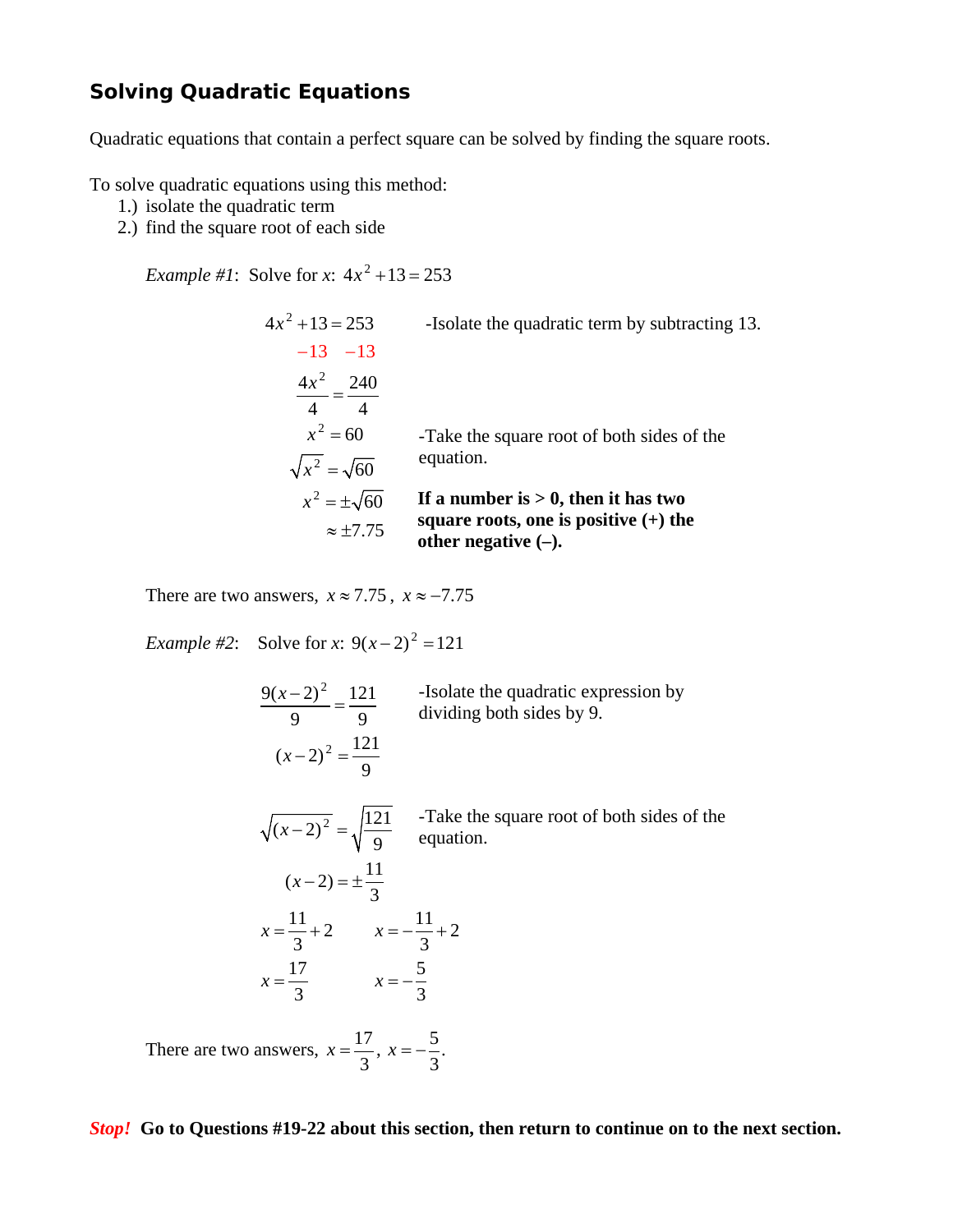## **Factoring Quadratic Expressions**

Factoring reverses the process of multiplying two expressions.

#### A. Two terms

-look for a greatest common factor

| 1.) $27c^2 - 18c$ | GCF is $9c$ , divide each term by $9c$ . |
|-------------------|------------------------------------------|
| $9c(3c-2)$        | The result is the expression in the      |
|                   | parentheses.                             |

- 2.)  $5z(2z + 1) 2(2z + 1)$  **GCF** is  $(2z + 1)$ , divide each term by  $(2z + 1)(5z - 2)$  (2*z* + 1). The result is the expression in the second quantity.
- B. Three terms (leading coefficient  $= 1$  or  $-1$ )

-Look for a greatest common factor, then:

-find two factors of the constant term, that when added together, result in the middle term.

\*if the last term is **positive,** then **both** factors will have the **same sign**, that sign will be the sign of the middle term.

\*if the last term is **negative,** then **one factor is positive** and the **other is negative.**

| 1.) $x^2 + 12x + 27$ | factors of $+27$ sum |  |
|----------------------|----------------------|--|
|                      | $1, 27$   28         |  |
|                      | $3, 9$   12          |  |

 $(x+3)(x+9)$  or  $(x+9)(x+3)$ 

2.)  $x^2 - 15x - 54$ 

| factors of $-54$ |          |    |       |
|------------------|----------|----|-------|
| $-1, 54$         | $1, -54$ | 53 | $-53$ |
| $-2, 27$         | $2, -27$ | 25 | $-25$ |
| $-3, 18$         | $3. -18$ | 15 | -15   |

 $(x+3)(x-18)$ 

 $*$ If the leading coefficient is negative, factor out a  $-1$  first, then proceed to find factors of the last term that add up to the middle term.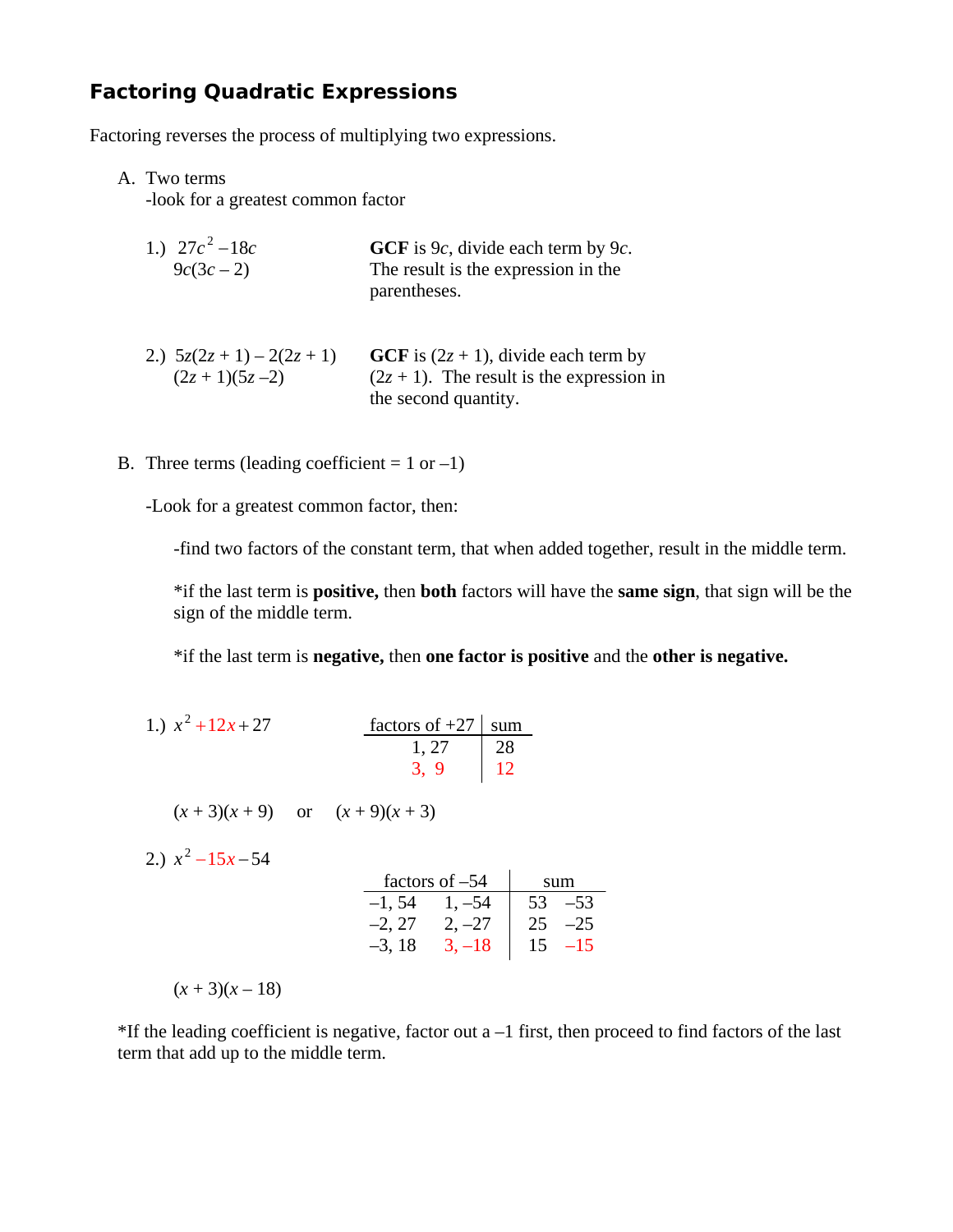3.)  $-x^2-5x-6$  $-1(x^2 + 5x + 6)$  factors of +6 sum<br>1, 6 7<br>2, 3 5 1, 6 7 2, 3 5

 $-1(x+2)(x+3)$ 

- C. Difference of Squares (two terms) -the first term will be a perfect square -the last term will be a perfect square -the terms will be separated with a subtraction sign
	- -look for a GCF -factor using the following process



2.) 
$$
16x^2 - 81
$$

$$
(4x+9)(4x-9)
$$

D. Three terms (leading coefficient > 1) **Trial and Error** -factor the first term

-factor the constant term

-the sum of the outside product and inside product must equal the middle term

1.) 
$$
5x^2 + 14x + 8
$$
  
\n
$$
\frac{\text{factors of } 5x^2}{5x, x} \qquad \frac{\text{factors of } 8}{1, 8}
$$
\n2. 4  
\na.)  $(5x + 2)(x + 4)$  does *not* work  
\n
$$
20x + 2x \neq 14x
$$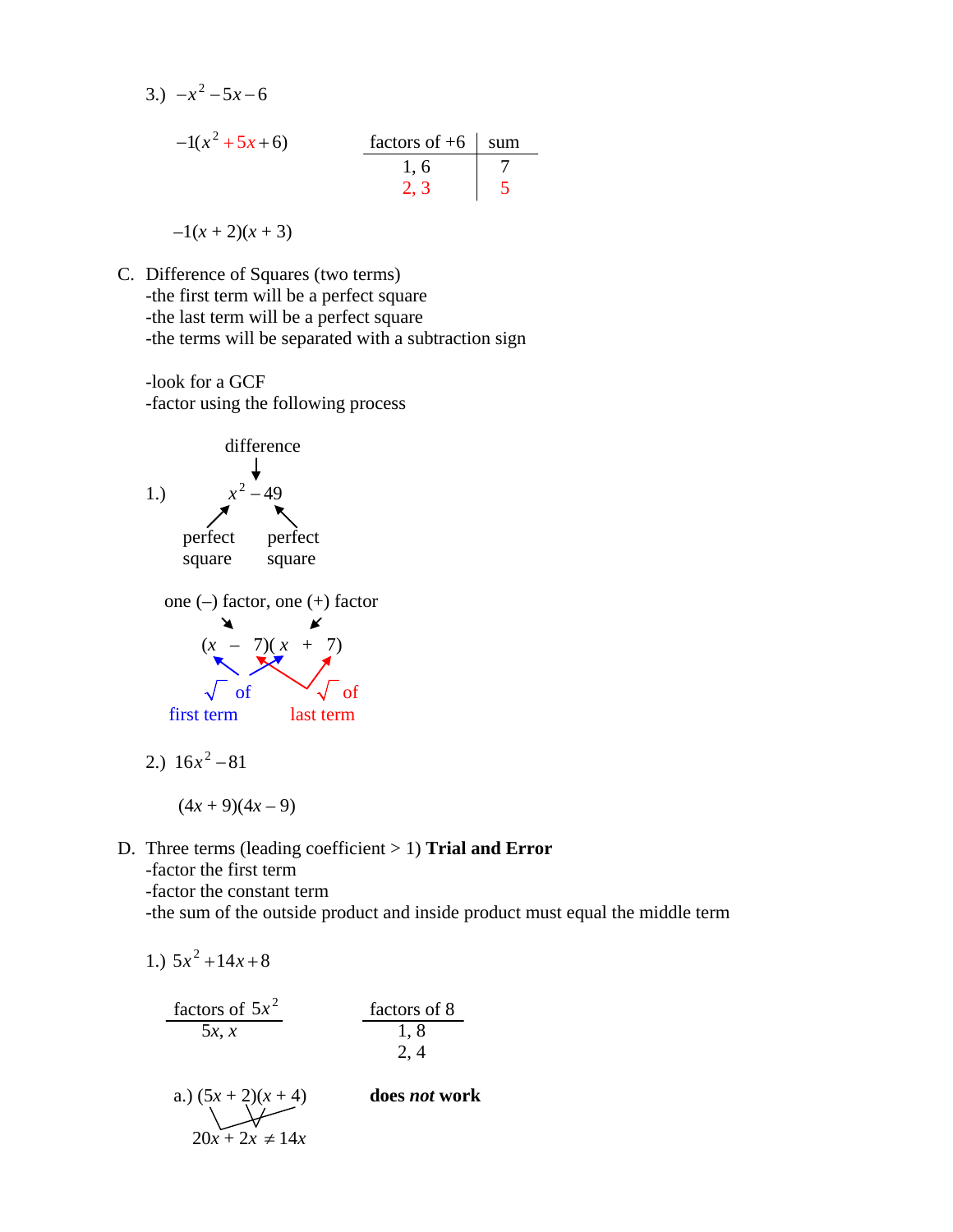b.) 
$$
(5x + 4)(x + 2)
$$
  
does work therefore the factored form  
is  $(5x + 4)(x + 2)$   
 $10x + 4x = 14x$ 

\*The combination of  $(5x + 4)(x + 2)$  works because the product of the outside terms 10*x* and the product of the inside terms 4*x* will result in the middle term 14*x*.

\*If this had not worked, the 1 and 8 would have been used to try to determine a combination that gave the correct product sum.

Again this is called **Trial and Error**, so there will be some cases where you would have to exhaust many possible combinations to find the correct combination. **Be patient, this will get easier with practice.**

**Q**QuickTime Factoring Quadratic Equations (07:28)

*Stop!* **Go to Questions #23-29 about this section, then return to continue on to the next section.**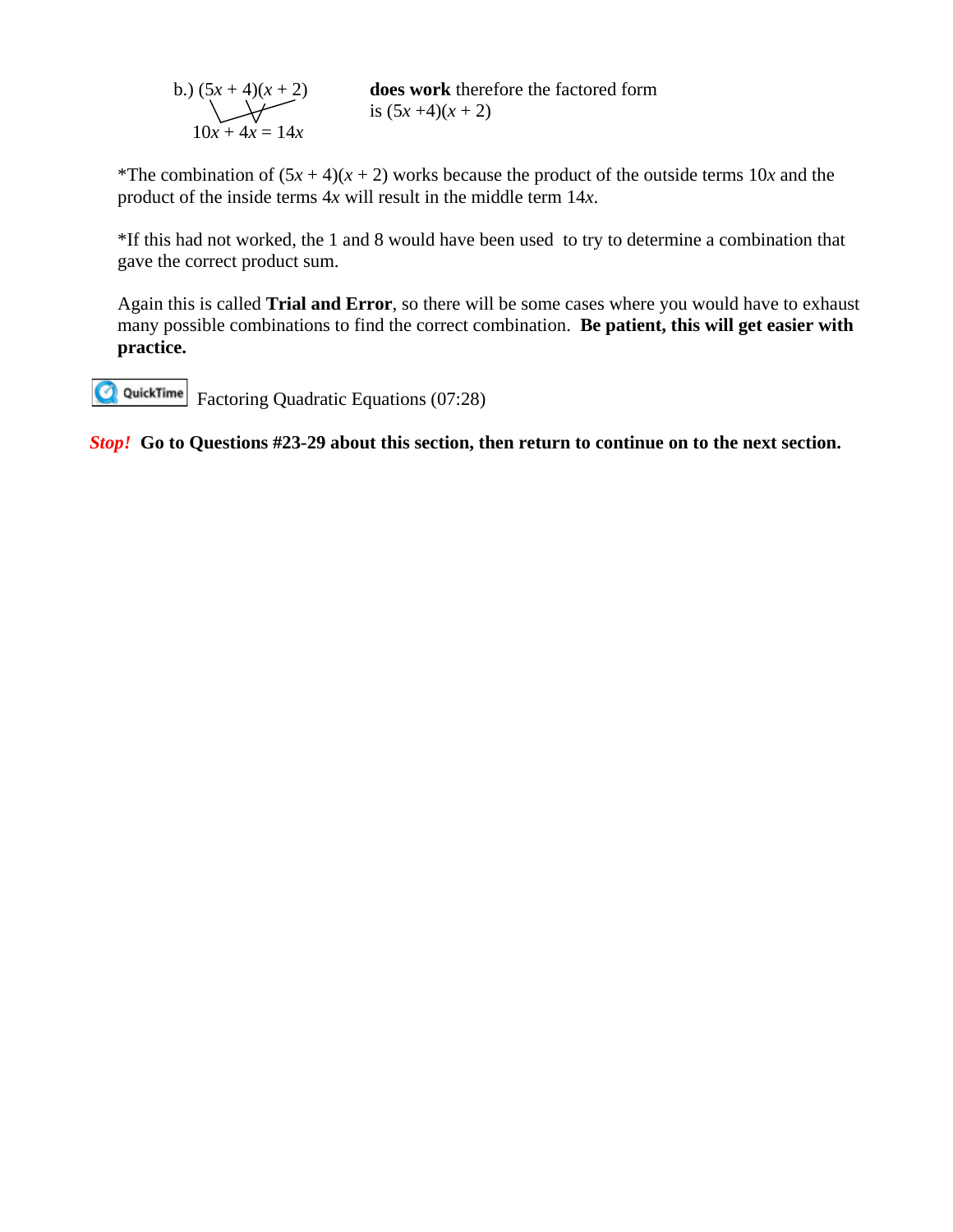## **The Zero Product Property**

The Zero Product Property along with factoring is one method used to solve quadratic equations.

### **Zero Product Property**

If  $xy = 0$ , then  $x = 0$  or  $y = 0$ 

This property is used to find zeros of a function.

**A zero of a function**  $f$  is any number  $r$  such that  $f(r) = 0$ , or the solution.

To use the zero product property

- 1.) set the quadratic equal to zero
- 2.) factor the quadratic
- 3.) set each factor  $=$  to zero and solve

Example #1: 
$$
x^2 + 4x - 32 = 0
$$
  
\n $(x+8)(x-4) = 0$   
\n $x+8=0$  or  $x-4=0$   
\n $x=-8$  or  $x=4$ 

The zeros or solutions to this quadratic are –8 and 4.

*Example* #2:  $x^2 = 11x +$  $x^2 - 11x - 60 = 0$ -set the quadratic equal to zero  $(x-15)(x+4) = 0$  $x-15 = 0$  or  $x+4=0$  $x = 15$  or  $x = -4$ 

The zeros or solutions to this quadratic are 15 and -4.

Finding Roots from Factors (07:09)

QuickTimeSingle Root Quadratics (03:51)

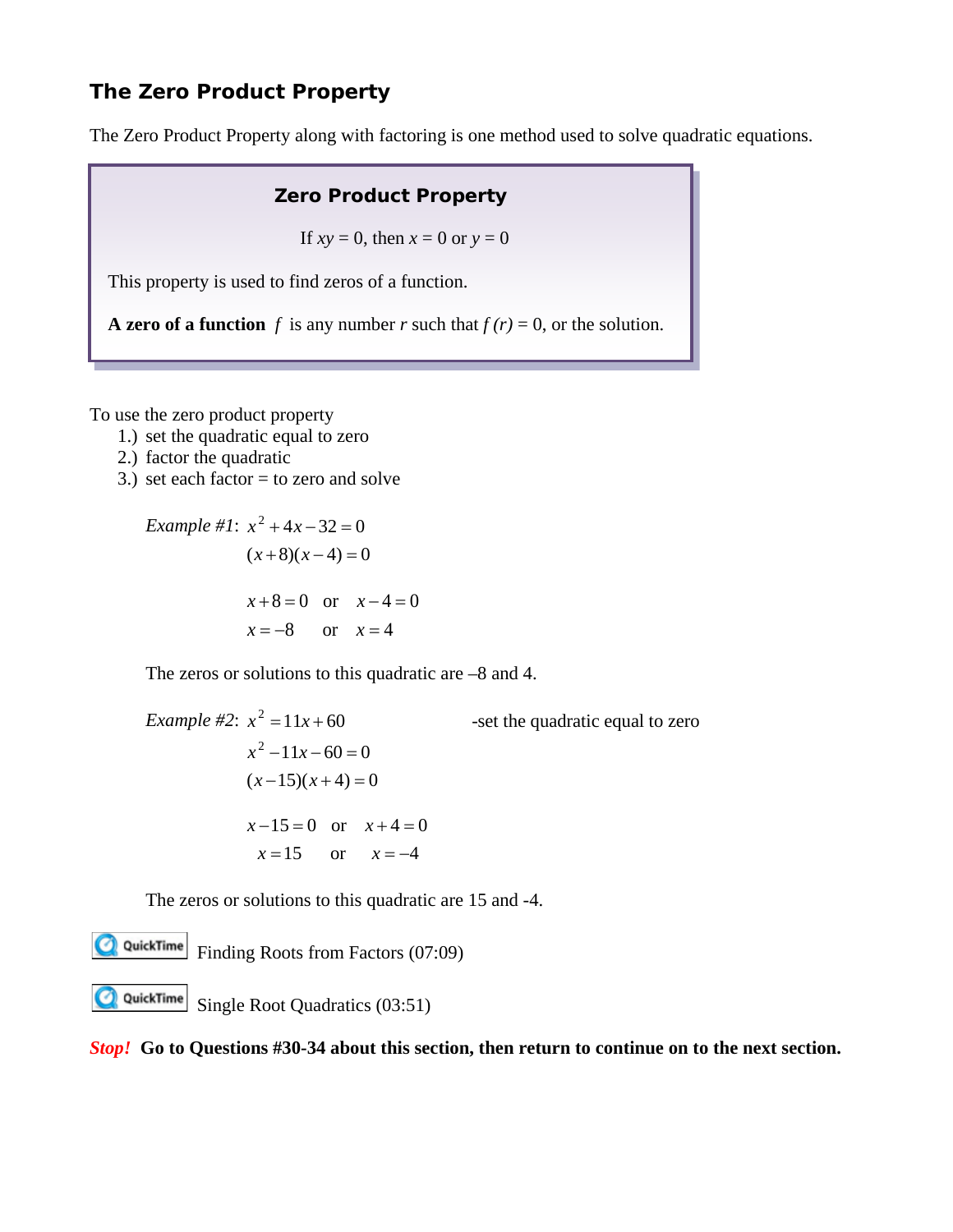# **Applications of Quadratic Functions**

There are many useful real-world applications that can be found where the quadratic equation proves to be very useful. The next few examples are just of few of the many applications of quadratic equations.

*Example #1*: The height of an object launched vertically into the air from the ground at an initial velocity of 80 ft/sec can be calculated using  $h = 80t - 16t^2$ , where *h* is the height in feet and *t* is the time in seconds.

- a) How long after the object is launched will it hit the ground?
- b) How long does it take the object to reach its maximum height?
- c) How high does the object go?

*Solution*:

a) How long after the object is launched will it hit the ground?

When the object returns to the ground, the height of the object is 0 feet; thus, let  $h = 0$  and solve for *t*.

 $h = 80t - 16t^2$  $0 = 80t - 16t^2$ 

Solve by factoring:

 $0 = 16t(5 - t)$  Factor out the greatest common factor.

 $16t = 0$   $5 - t = 0$  $t = 5$  $t = 0$  $5 - t = 0$ -Apply the Zero Product Property.

The object is on the ground at 0 seconds (before it is launched) and at 5 seconds after it is launched.

The graph of  $h = 80t - 16t^2$  shows the path of the height of the object over 5 seconds and that at 5 seconds, the height is 0.

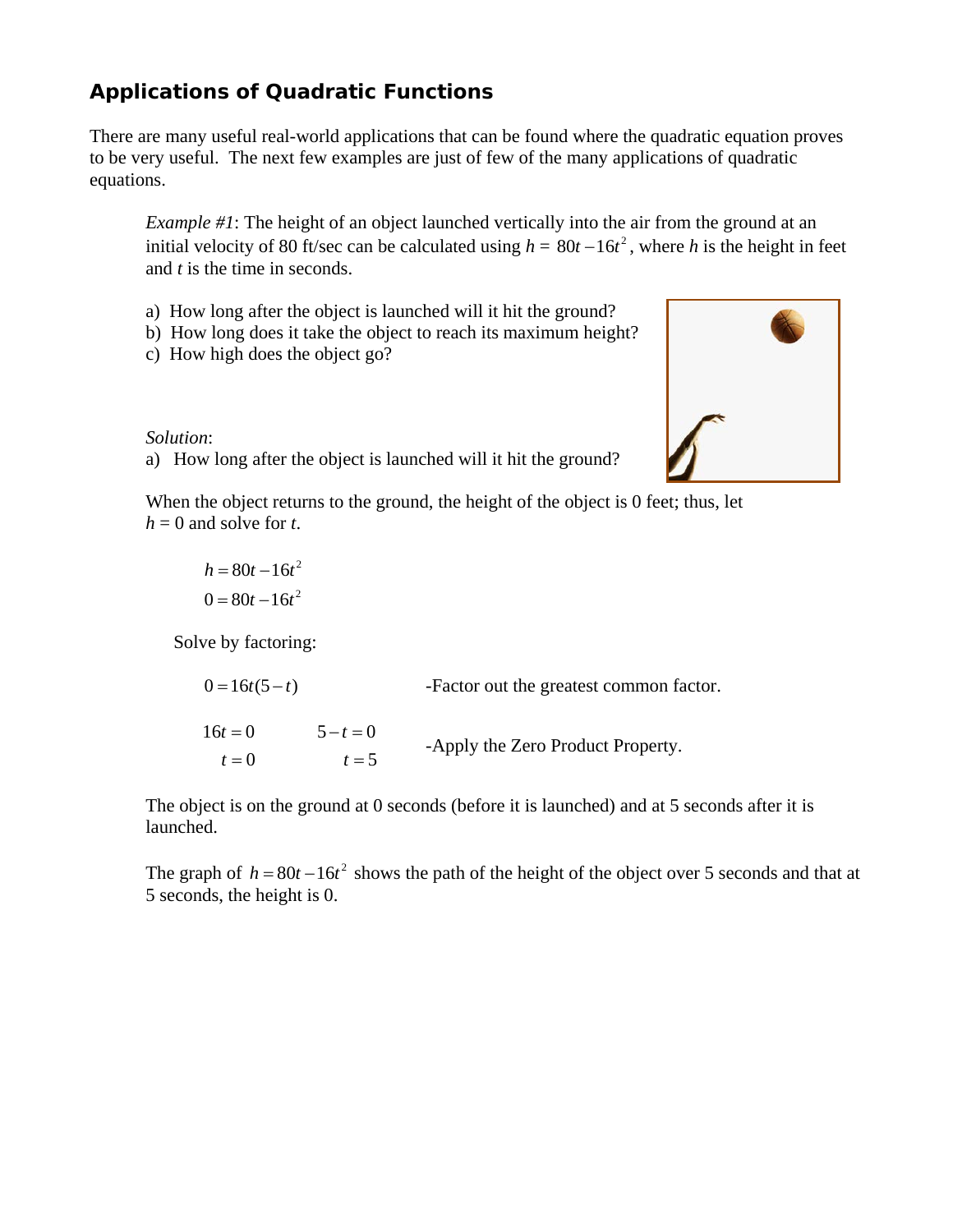

Q QuickTime Using Quadratic Equations to Solve Real World Variables (04:47)

b) How long does it take the object to reach its maximum height?

To find the time it takes the object to reach its maximum height, find the *t*-coordinate of the vertex. Since we are dealing with time and height, the vertex is in the form (time, height) or (*t, h*).

$$
t = \frac{-b}{2a}
$$

Put the quadratic equation in standard form.

$$
h = 80t - 16t2
$$

$$
h = -16t2 + 80t
$$

Thus,  $a = -16$  and  $b = 80$ .

$$
t = \frac{-b}{2a} = \frac{-80}{2(-16)} = \frac{-80}{-32}
$$

$$
t=2.5
$$

It takes the object 2.5 seconds to reach its maximum height.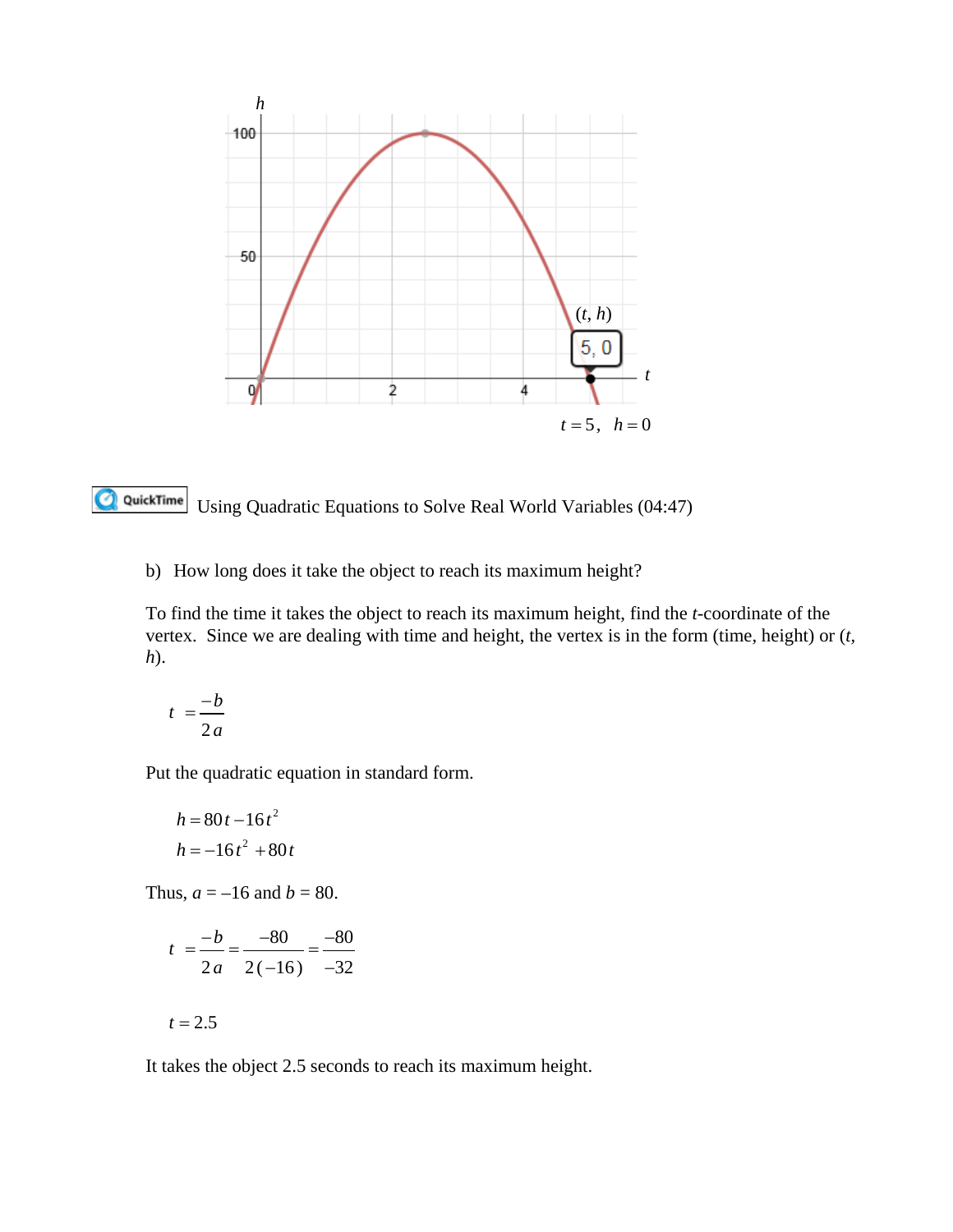c) How high does the object go?

To find the maximum height, substitute the time (2.5 seconds) from part *b* into the given function.

$$
t = 2.5
$$
  
\n
$$
h = 80t - 16t^2
$$
  
\n
$$
h = 80(2.5) - 16(2.5)^2
$$
  
\n
$$
h = 200 - 100
$$
  
\n
$$
h = 100
$$

The height at 2.5 seconds is 100 feet. Therefore 100 feet is the maximum height.

The vertex of the graph of  $h = 80t - 16t^2$  shows the time (2.5 seconds) at which the object reaches its maximum height (100 feet).





Finding the Maximum Value of a Quadratic Function (02:12)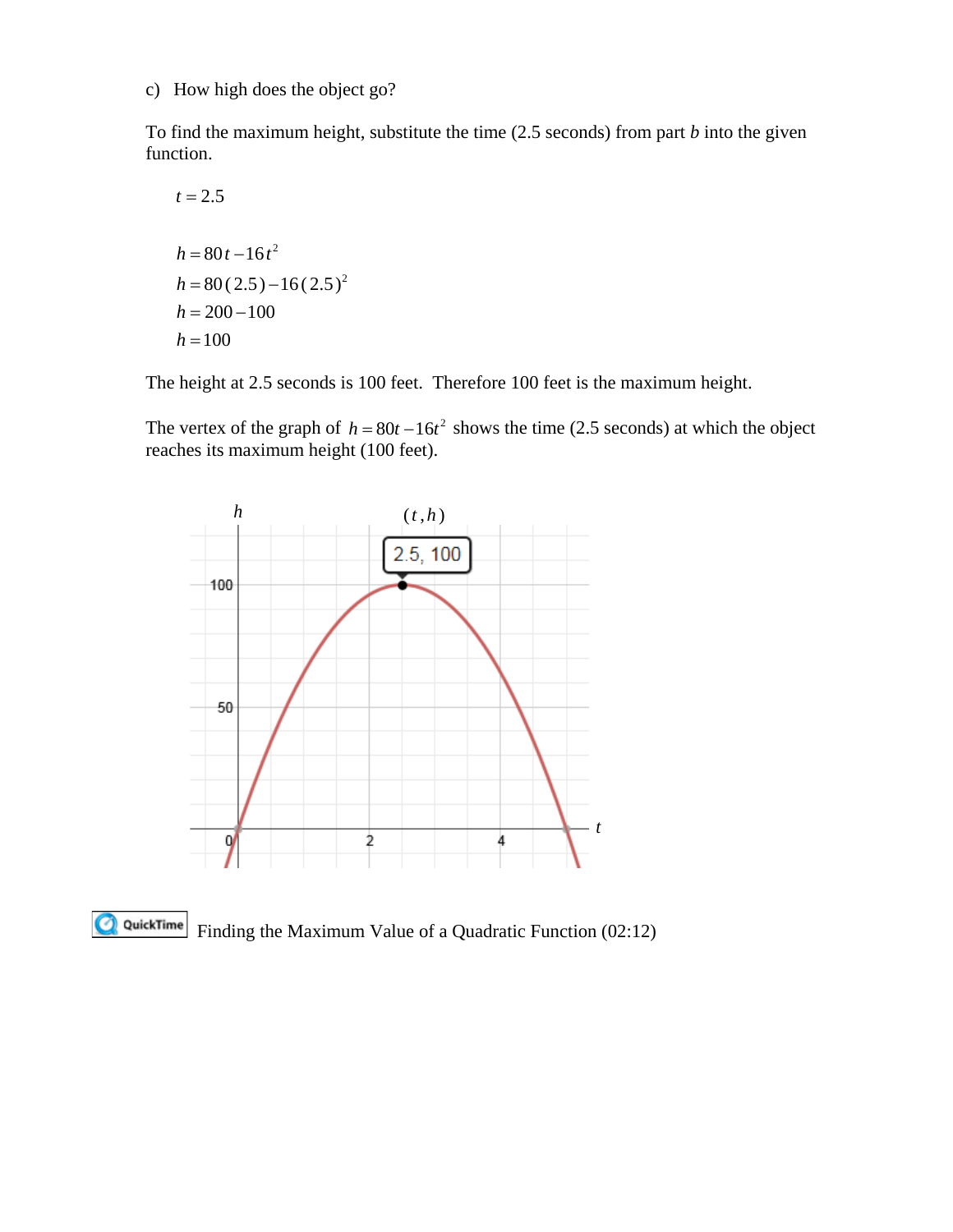*Example #2*: An arrow is shot upward with an initial speed of 112 feet per second. When will it reach a height of 160 feet? Use the equation  $h = 112t - 16t^2$ .

*Solution*: Since, we are given the equation and the height, we can find the time (*t*) by substituting 160 in for *h* in the equation and solving for *t*.

| $160 = 112t - 16t^2$     | Substitute 160 in the formula for height.    |
|--------------------------|----------------------------------------------|
| $16t^2 - 112t + 160 = 0$ | Solve the equation for zero.                 |
| $16(t^2 - 7t + 10) = 0$  | Factor out the Greatest Common Factor.       |
| $16(t-5)(t-2) = 0$       | Factor the quadratic inside the parentheses. |
| $t-5=0$ or $t-2=0$       | Apply the Zero Product Property.             |
| $t=5$ or $t=2$           | Solve for t.                                 |

Therefore, the arrow is 160 feet high both at 2 seconds (as it climbs) and at 5 seconds (as it falls) after being shot.

*Example #3*: A farmer wants to enclose a rectangular region bordering on a river using 600 feet of fence. What is the maximum area the farmer can enclose? (No fence will be needed on the side along the river.)



*Solution*: Remember the formula for the perimeter of a rectangle is  $P = 2l + 2w$ . Since one side of the rectangle is the river, you can take out one of the lengths and use:

 $P = 2w + l$ 

Substitute 600 in for the perimeter, since the farmer has 600 feet of fencing.

$$
600 = 2 w + l
$$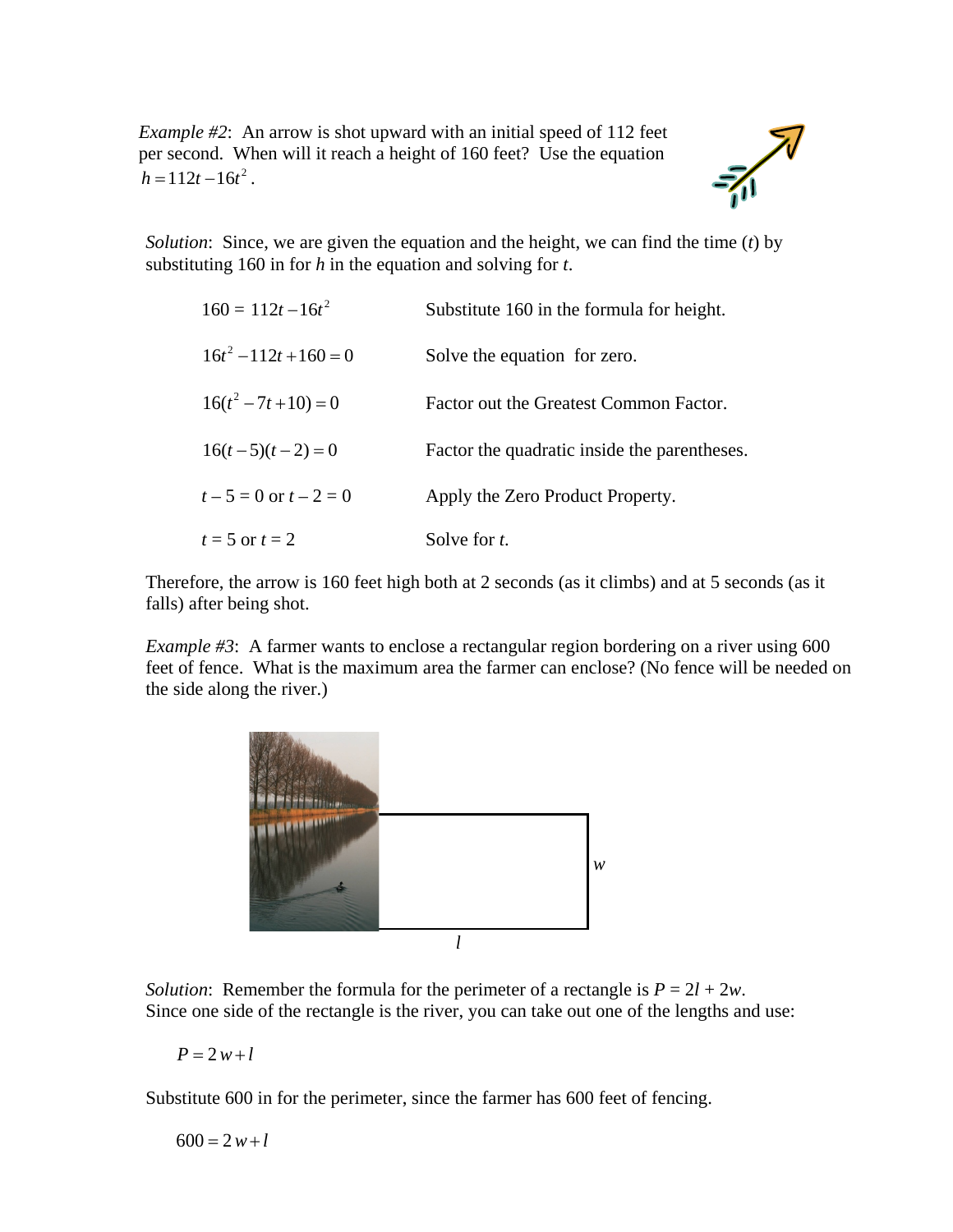Now, think of the width as *w* and solve the perimeter formula for length (*l*).

| $600 = 2w+l$    |                                                               |
|-----------------|---------------------------------------------------------------|
| $600 - 2 w = l$ | -Subtract $2w$ from both sides.                               |
| $l = 600 - 2 w$ | -Apply the property of symmetry (If $A = B$ , then $B = A$ ). |

The formula for the area of a rectangle is Area = length  $\times$  width.

width =  $w$  length =  $600 - 2w$ 

Now we can find the formula for area to represent this situation.

$$
A = lw
$$
  
\n
$$
A = (600 - 2 w) w
$$
 -Substitute 600 - 2 w for *l*.  
\n
$$
A = 600 w - 2 w2
$$
 -Distribute w over both terms within parenthesis.

We now have a quadratic equation  $A = 600 w - 2 w^2$  which has a parabolic graph. With quadratic equations, we can find a maximum vertex. This will help us find the maximum area when dealing with a rectangular area (three sides) that is contained with 600 feet of fencing.

The vertex will be in the form (width, area); thus, we will find the width first (*x*-coordinate of the vertex), and then use that number to find the **maximum** area possible (*y*-coordinate of the vertex).

To find the vertex.

Use the formula 
$$
w = \frac{-b}{2a} = \frac{-600}{-2(2)} = \frac{-600}{-4} = 150
$$
.

Therefore, the width of the rectangle of greatest area is 150 feet.

To find the area, substitute  $w = 150$  into the area formula.

$$
A = 600w - 2w^{2}
$$
  

$$
A = 600(150) - 2(150)^{2}
$$
  

$$
A = 45000
$$

The **maximum area** is 45,000 square feet.